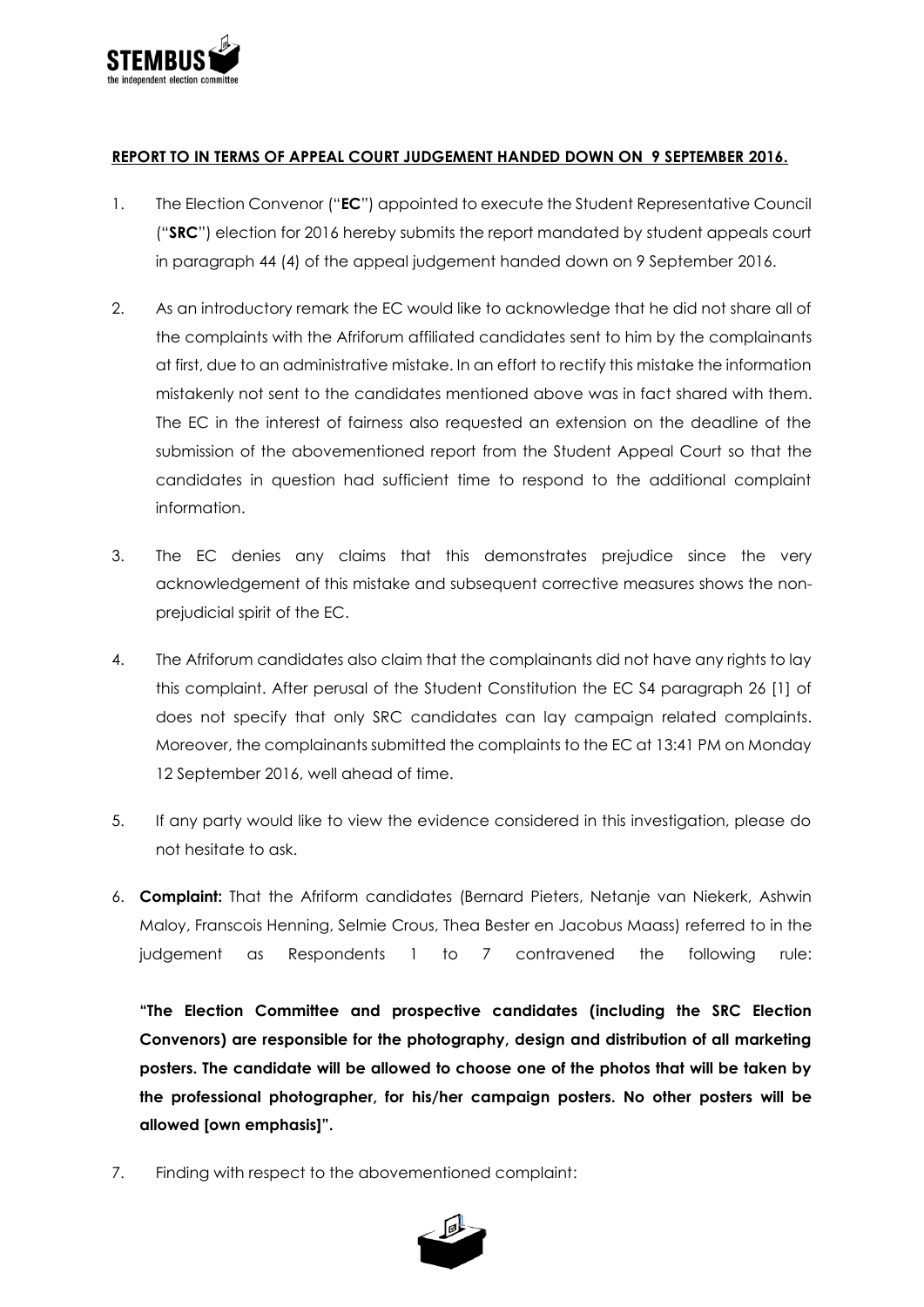

- 7.1. The candidate posters and general SRC election posters with the green background and Afriforum logo on it were not approved by the election convenor and was in fact utilised in the election campaigning of the respondents. Despite the fact that an approved template supplied by the convenor was sent to all candidates on 26 July 2016.
- 7.2. The EC had also requested a written response from the Respondents with respect to this specific complaint on 12 September 2016; however, nowhere in the response received on 13 September 2016 was mention made with respect to approval being granted in terms of this poster.
- 7.3. The EC can also confirm that no written consent was obtained from his office for these specific posters to be utilised.
- **7.4. In this respect it is concluded that the election rule in question was in fact contravened.**
- 8. **Complaint**: That the campaigns of the AfriForum candidates would have exceeded the monetary limits determined by the EC.
	- 8.1. In terms of the expenditure on posters alone the complainants estimate that around 150 posters mentioned in paragraph [3.1] were printed. It must be acknowledged that the monetary limit of R650 set by the EC was not included in the SRC nomination form but was announced in the SRC orientation session conducted on 22 July 2016. The convenor had also stated in this orientation session that candidates may pool election funds if they so choose but that individually the limit of R650 still applies.
	- 8.2. In the process of the investigation the EC also requested that the Afriforum candidates comment on the whether they had contravened the monetary limit rule or not. They denied this but without any supporting documentation. The EC then requested any invoices or slips with respect to the procurement of posters after this unsubstantiated statement. The Respondents subsequently stated in their response received on 14 September 2016 that "*Let wel dat nog die verkiessingsreëls nog die studentegrondwet enige limiet of spanderingsreels daar stel. Om na die dokument wat ons geteken het toe ons aansoek gedoen het te gebruik as verwysing is dit ook nie daarin genoem nie. Die nominasie vorm noem geen limiet, die limiet is egter eers veel later aangekondig.*"

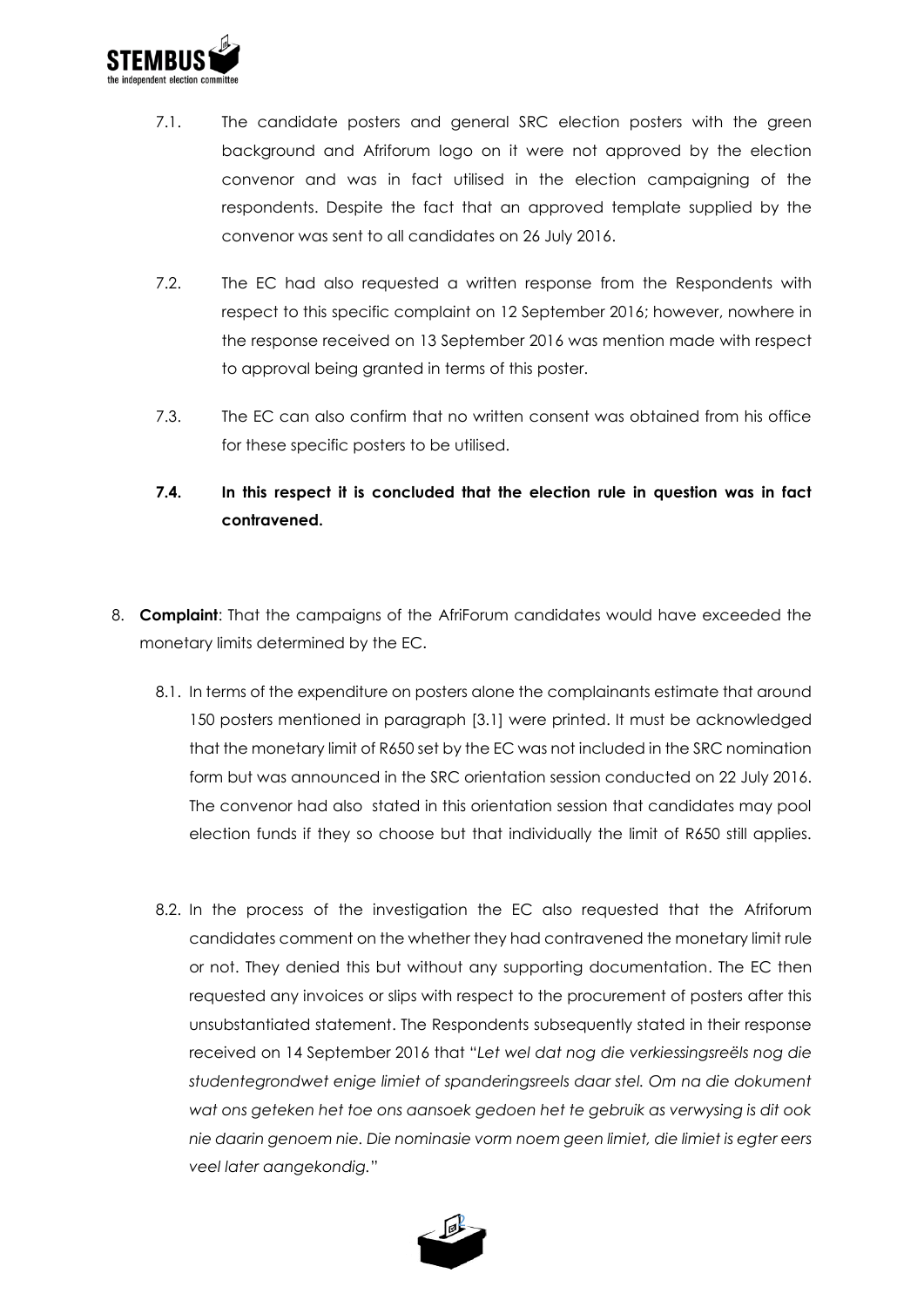

- 8.3. As admitted earlier the announcement was made after the SRC nomination forms were submitted; however, only two days had passed since the closing of the SRC nominations and candidates were notified in the orientation session held on 22 July 2016 that the monetary limit of R650 applied. The official SRC candidate photos which were necessary for the election campaigning materials, had also only been taken on that day so no extended period of time passed between the actual campaign process and the announcement of the monetary limit. S3 Paragraph 22 [2] of the Student Constitution clearly indicates that the EC must set a monetary limit for campaigns so the claim that the Student Constitution does not make provision for this limit to be set is baseless.
- 8.4. In relation to contravening the rule stated in paragraph [4] the respondents also noted in their response on 14 September 2016 that they were unable to provide documentary proof of expenses on posters since the election process is not yet complete and they will only be able to do so at the completion of such a process. Since, in the EC's opinion, this should not be a difficult task the inability of the Afriforum candidates to comply with the EC's severely obstructs transparency and creates the impression of non-compliance in an effort to hide critical information.
- 8.5. In terms of further contravention, the election rule stated in paragraph 4, continued campaigning was conducted after August 1. This complaint is only dealt with in so far as it deals with the breaching of the monetary limit rule. The campaigning included but was not limited to the handing out of a large array of marketing materials as is mentioned by the complaint. Once again, no information on expenses with respect to this election paraphernalia were provided. Since the Afriforum candidates once again mentioned in their response on 15 September 2016 that they had already answered the query and no supporting documents on expenditure were submitted, the claim that the R650 limit was not breached is unsubstantiated.
- **8.6. The Afriforum candidates' refusal to submit any documentation supporting their case, with respect to whether they breached this rule makes definitively concluding on this matter difficult. However, with the information at the EC's disposal judging by the scope of the marketing activities executed by the Afriforum candidates (150 posters, branded sweets, pamphlets, roses, branded Frisbees etc.) it appears to be highly likely that the Respondents had collectively exceeded the pooled amount of R4550 (7 candidates X R650 limit).**

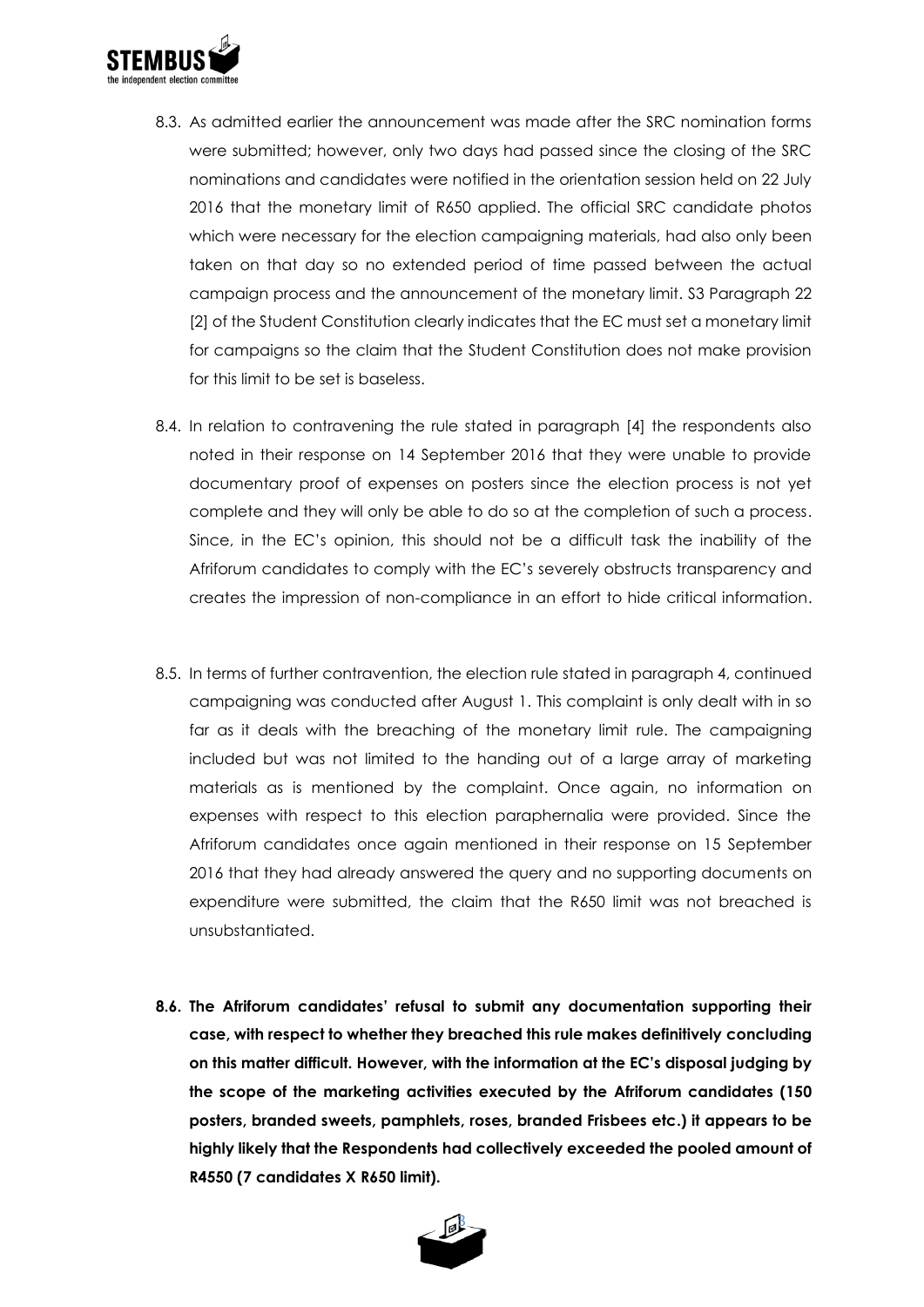

- 9. **Complaint:** That Cobus Maass and Bernard Pieters both missed a caucus event and that Thea Bester attended none and that, that was a contravention of the rules.
	- 9.1. In terms of caucus attendance, it must be noted that Mr Jacobus Maass and Mr Bernard Pieters did attend the mandatory caucus arranged by the EC at Irene Residence on 28 July. Photo evidence is available for perusal. This was the only official mandatory caucus held before the election process came to a halt. According to the election rules the Tygerberg Caucus was not mandatory. Mr Maas did ask to be excused during the second portion of the Irene caucus and the EC granted this request since Mr Maass was concerned about his test preparation for a Greek test the next morning. Since, he had attended the majority of the caucus in question and academic commitments takes priority above all else the EC granted this request.
	- 9.2. Ms Thea Bester did not attend the mandated caucus at Irene Residence. She did ask for permission to skip the Tygerberg caucus, however, this was not a compulsory caucus session. Ms Bester did not obtain permission to skip the mandatory caucus at Irene residence. However, after the EC had communicated to Ms Bester on August 1, that missing the mandatory caucuses without a valid reason was a serious matter and that proof had to be provided that she indeed had an academic commitment. Ms Bester did provide proof of a chemistry practical that started on 28 July 2016 and ended on 4 August 2016 as proof of academic commitment. She also noted that she had an assignment due on August 2. It must also be noted that both the EC and Mr Pieters cautioned Ms Bester against not attending any of the official caucuses since this was a breach of the rules. Proof of my correspondence with Ms Bester is available for perusal should it be required by any of the interested parties.
	- 9.3. Ultimately, this reports finds that the election rule with respect to non-attendance of the mandatory caucus was not contravened by Mr Maass and Mr Pieters. In turn, Ms Bester did not have permission to miss the mandatory caucus and is in contravention of the election rule mentioned in paragraph 5. However, note must be made of the fact that Ms Bester did have a host of academic commitments that made attendance difficult. The EC is in no position to argue that Ms Bester could have managed her time better and attended this caucus since different students follow different work regiments and have different abilities.
- 10. **Complaint:** The posters remained illegal in terms of municipal regulations.
	- 10.1. The complainants have shown that the posters relating to the campaigns of the Afriforum Candidates as at August 1, were put up without the knowledge of the

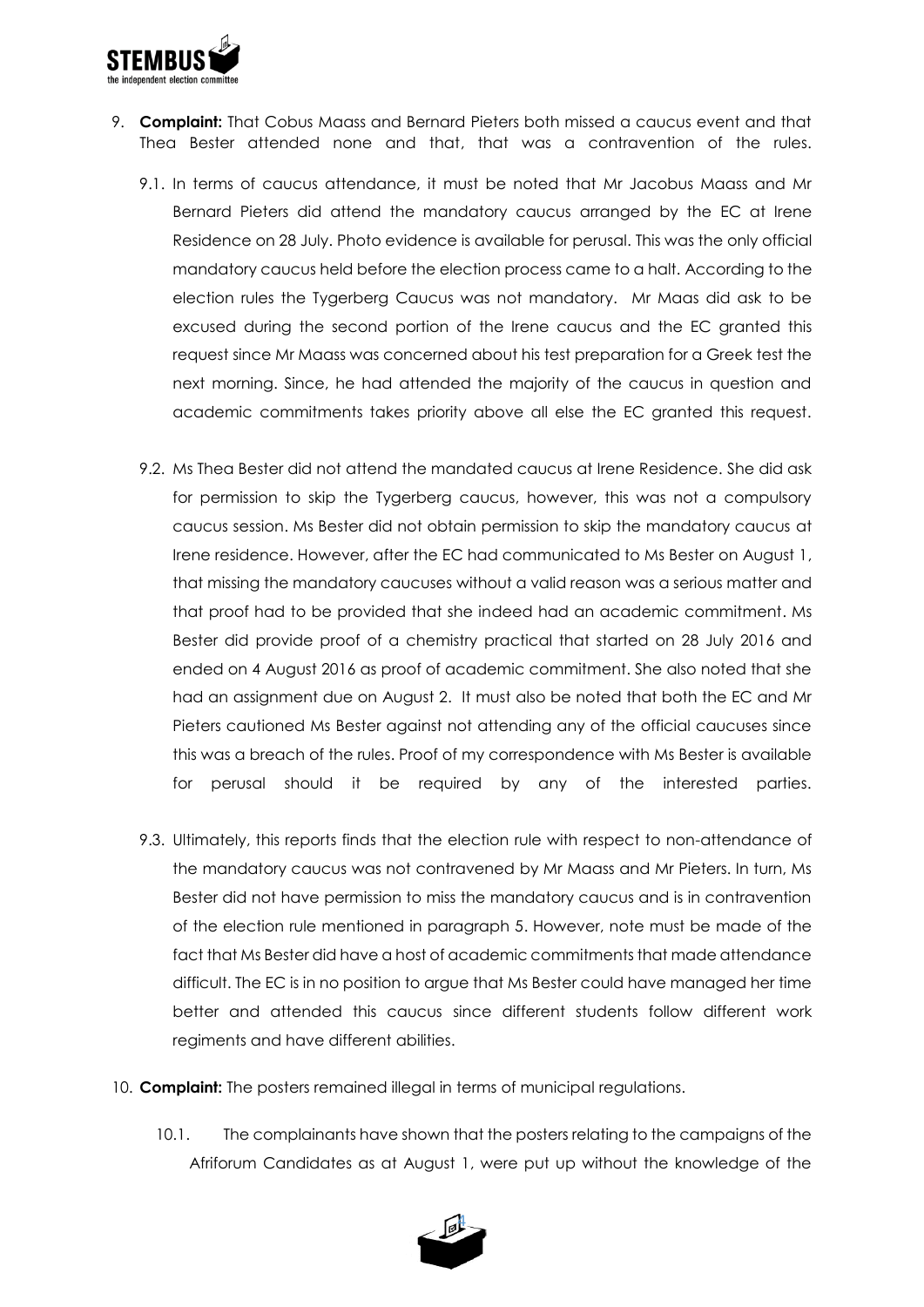

Stellenbosch local municipality. As such, the posters were put up without the permission of the necessary authorities.

- 10.2. Nevertheless, in response (on 14 September 2016) to this complaint the Afriforum candidates did inquire on permission for putting up the posters after the fact on August 3. The Municipal official responded on August 4, clearly under the impression that no posters had been put up as yet. Afterward, the Respondents also maintained that they had received and not yet settled the invoice for the putting up of the posters.
- 10.3. It must be mentioned here that if the municipal correspondence received from the Respondents is utilised (which includes a tariff of R550 for the first 50 posters), thereafter charging R30 per additional poster if the number of posters exceed 100. If the complainants estimate of 150 posters is taken and these costs are brought into consideration with all the other campaigning expenses, it becomes questionable as to whether the pooled R4550.00 amount was in fact adhered to. The EC notes that this is a speculative conclusion and that the invoice has not been settled. However, this matter seriously brings into question the candidates claims that they did not breach the R650.00 threshold.
- 10.4. Nevertheless, since the EC has not seen any charge sheet or punitive measure instituted against the Respondents for breaching Municipal by-laws this complaint cannot be dealt with. The EC is not a court of law and it is not in a position to find the respondents guilty of breaking the laws of the land.

## **10.5. As such, I find that the Respondents did not contravene election rules by breaking the law.**

- 11. Complaint: Insult to the Rector's Management Team.
	- 11.1. In this regard the EC does acknowledge that the remarks made by the organisation linked to the Respondents were derogatory and towards the Rector's Management Team, which is an organ of the university. This is quite unacceptable and is viewed in quite a serious light.
	- 11.2. Nevertheless, the EC does take cognisance of the comments made by the Respondents in paragraphs 25 to 28 in the response sent on 15 September 2016. Here the Respondents' right to *"free speech, free media and rights to equality, respect and dignity"* is duely noted.

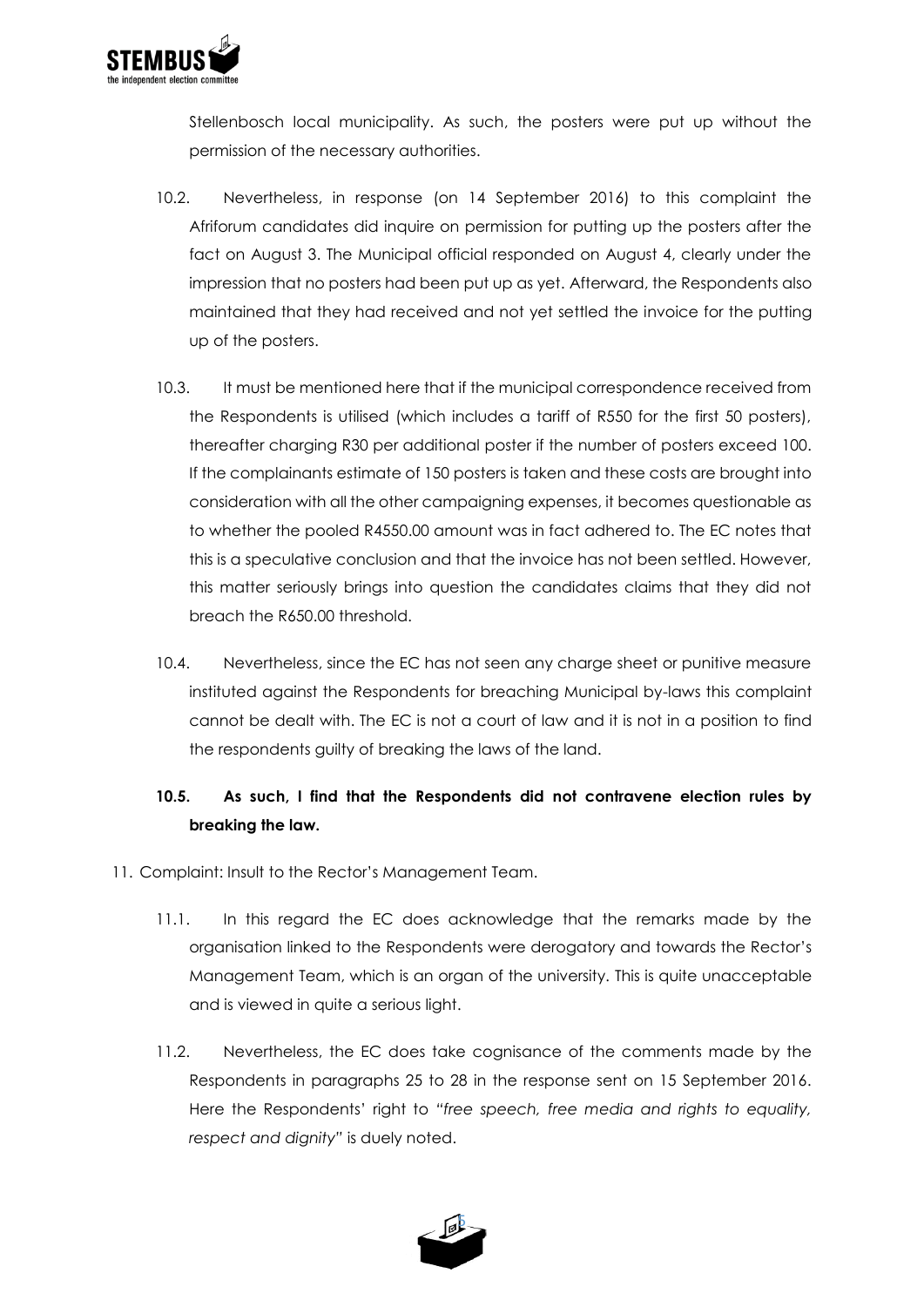

- 11.3. In conclusion, although the comments were derogatory and violated the rules of campaigning during the election process, the EC sees this as a misdemeanour infringement that does not warrant outright disqualification, but a stern second warning. In the modern media, especially in South Africa, similar satirical cartoons are published on various platforms on a regular basis, with little or no legal backlash. The onus ultimately lies with university management if they wish to proceed with a disciplinary hearing.
- 12. **Conclusion of this report:** It must be stated that coming to this conclusion was quite a complex decision and it was not taken lightly. Furthermore, the EC finds the following:
	- 12.1. That Bernard Pieters and Jacobuss Maas did not contravene any rules with respect to caucusing. Moreover, despite the fact that Ms. Thea Bester did not provide an excuse beforehand for missing the compulsory caucus on 28 July 2016, the academic reasons cited by her after the fact are seen as mitigating circumstances and do not constitute grounds for disqualification of this candidate.
	- 12.2. The EC also finds that although the candidates had only requested the permission for putting up posters in Stellenbosch town from the municipality after the fact, the fact that none of the respondents have been found guilty in a court of law or has received any punished up to date does not contravene any of the election or campaigning rules. Thus there are no grounds for disqualification here.
	- 12.3. In terms of the complaint made with respect to the of derogatory remarks toward the Rector's Management Team. The EC finds that despite this being a matter for serious concern, it is not a serious enough infringement that it warrants outright disqualification on its own. It does however, constitute a case for a warning.
	- 12.4. That said, the candidates in question obtained a substantial advantage from publishing and distributing posters that were **NOT** approved by the EC's office. Nowhere in any of the correspondences received from the Afriforurm affiliated candidates was this fact disputed. Despite the candidates noting that the posters were taken down, the marketing impact of these posters severely disadvantage any of the other candidates. This constitutes a disqualifiable offence in the opinion of the EC since the scale of the circulation of the unapproved posters are significant.
	- 12.5. Moreover, it has been quite difficult to obtain any information from the Afriforum candidates with respect to campaigning expenditures. Although this request was directed to the Afriforum candidates twice no such information was provided. However, considering the sheer scope of activities and paraphernalia distributed for